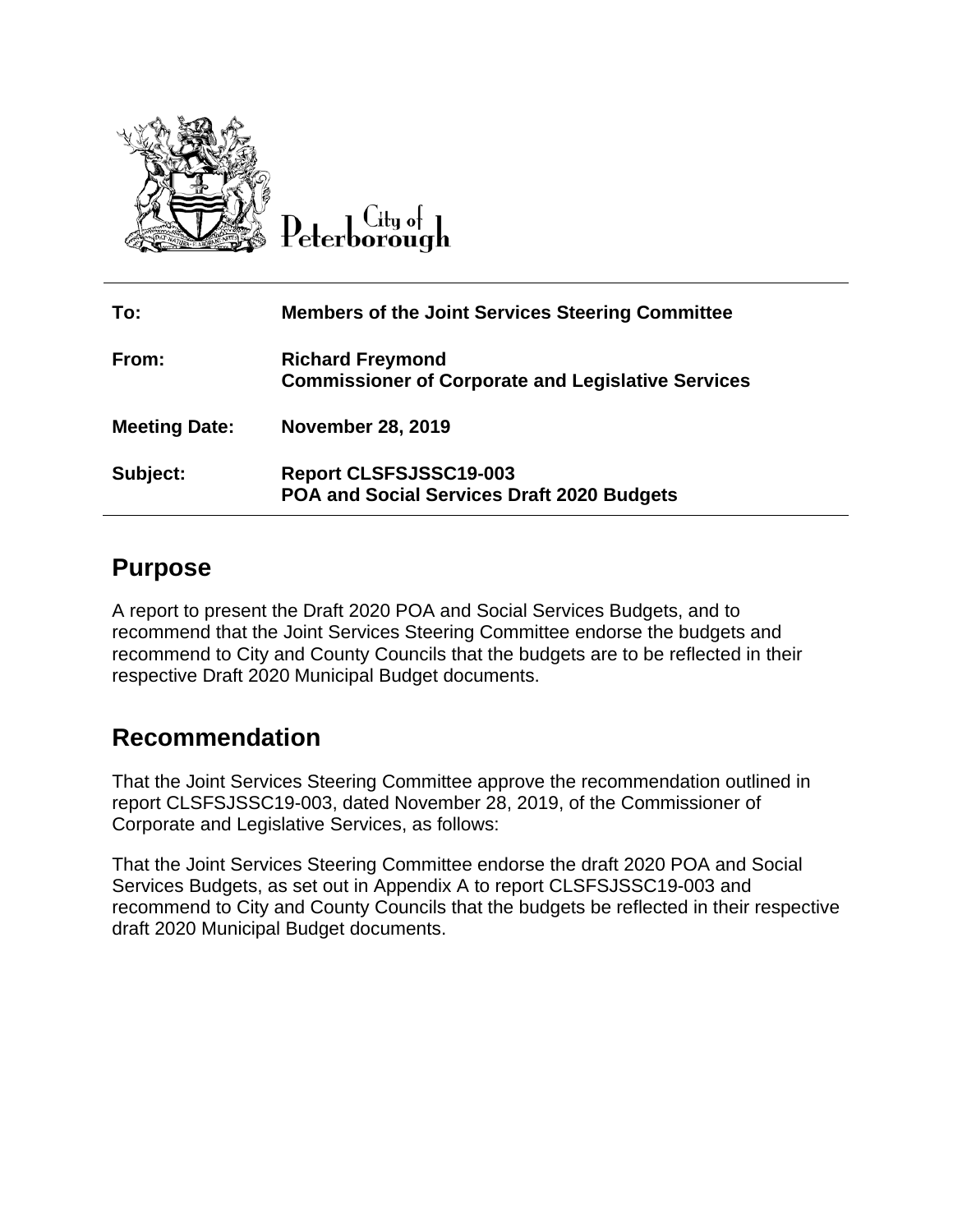## **Budget and Financial Implications**

The following chart summarizes the net tax levy impacts for the City and County.

| <b>Description</b>          | 2019 Net Funding<br>Requirement | <b>2020 Net</b><br><b>Funding</b><br>Requirement | \$ Change        | ℅<br>Change      |
|-----------------------------|---------------------------------|--------------------------------------------------|------------------|------------------|
| Col 1                       | Col <sub>3</sub>                | Col 3                                            | Col <sub>4</sub> | Col <sub>5</sub> |
| County                      |                                 |                                                  |                  |                  |
| POA (Net Revenues)          | $-537,744$                      | $-520,413$                                       | 17,331           | 3.2%             |
|                             |                                 |                                                  |                  |                  |
| Social Assistance           | 820,247                         | 822,428                                          | 2,181            | 0.3%             |
| <b>Children's Services</b>  | 538,895                         | 606,963                                          | 68,068           | 12.6%            |
| Community                   |                                 |                                                  |                  |                  |
| Development Program         | 216,504                         | 215,753                                          | $-751$           | $-0.3%$          |
| Housing &                   |                                 |                                                  |                  |                  |
| <b>Homelessness</b>         | 6,255,608                       | 6,091,645                                        | $-163,963$       | $-2.6%$          |
| <b>Total County</b>         |                                 |                                                  |                  |                  |
| Operating                   | 7,293,510                       | 7,216,376                                        | $-77,134$        | $-1.1%$          |
| Capital                     |                                 |                                                  |                  |                  |
| <b>Housing Repair Costs</b> | 81,750                          | 82,200                                           | 450              | 0.6%             |
| <b>Total County Capital</b> | 81,750                          | 82,200                                           | 450              | 0.6%             |
| <b>Total County</b>         | 7,375,260                       | 7,298,576                                        | $-76,684$        | $-1.0%$          |

| <b>City</b>                 |            |            |           |         |
|-----------------------------|------------|------------|-----------|---------|
| POA (Net Revenues)          | $-443,541$ | $-429,245$ | 14,296    | 3.2%    |
|                             |            |            |           |         |
| Social Assistance           | 4,511,508  | 4,414,452  | $-97,056$ | $-2.2%$ |
| <b>Children's Services</b>  | 1,257,423  | 1,394,689  | 137,266   | 10.9%   |
| Community                   |            |            |           |         |
| Development Program         | 349,241    | 348,618    | $-623$    | $-0.2%$ |
| Housing &                   |            |            |           |         |
| <b>Homelessness</b>         | 5,481,963  | 5,568,673  | 86,710    | 1.6%    |
| <b>Total City Operating</b> | 11,156,594 | 11,297,187 | 140,593   | 1.3%    |
| Capital                     |            |            |           |         |
| <b>Housing Repair Costs</b> | 68,250     | 67,800     | $-450$    | $-0.7%$ |
| <b>Total City Capital</b>   | 68,250     | 67,800     | -450      | $-0.7%$ |
| <b>Total City</b>           | 11,224,844 | 11,364,987 | 140,143   | 1.2%    |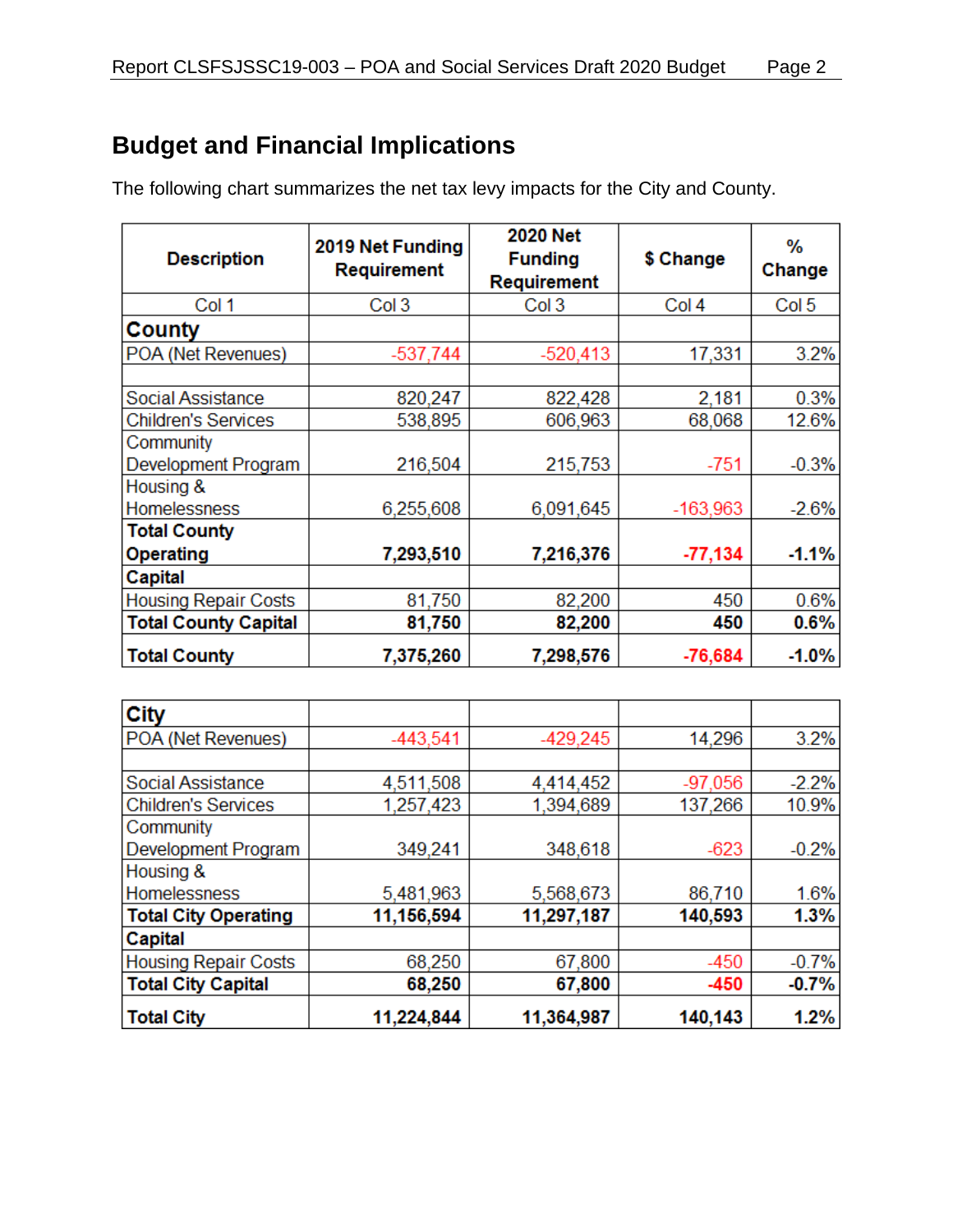## **Background**

The draft 2020 budgets for the POA, Social Services, and Housing are attached as Appendix A.

The County/City share of the prior year's weighted assessment is 54.8%/45.2% (2019 - 54.8%/45.2%). The overall Operating Budget for the County decreased by \$77,134 or - 1.1% while the City is experiencing an increase of \$140,593 or 1.3%. This is being driven by several factors:

- Within Children's Services:
	- o Provincial changes to the funding for Expansion Programs from 100% to 80% and changes to the threshold for allowable administration funding from 10% to 5% have both increased the net municipal requirement.
	- o There is an anticipated increase in licensed child care spaces in both the City and the County, primarily due to expansion of spaces in two licensed child care programs. This growth will shift the cost share to 69% City, 31% County in 2020 from 70% City, 30% County in 2019.
	- o The Budget proposes that the City transitions out of operating the Directly Operated Municipal Child Care Programs mid 2020.
- Housing and homelessness
	- o Additional 100% Federal and Provincial funding will be received under 2 new streams of funding, the Canada-Ontario Community Housing Initiative and the Ontario Priorities Housing Initiative.
	- o For the City, a reduction in contribution from Reserve in various Housing and Homelessness programs has resulted in an increase in net tax levy requirement year over year.
- Social Assistance
	- o Social Assistance Ontario Works caseloads have been budgeted with a 6.7% decline from 2019 budgeted levels, with the average cost per case increasing 0.5% to \$730.05.
	- o For the City, Discretionary Benefits have been reduced by 5.8%.
- Community Development Program
	- o For the Community Development Program and Homemakers, funding is shared on a 50/50 City/County basis with funding for Community Care Peterborough funded 100% by the City.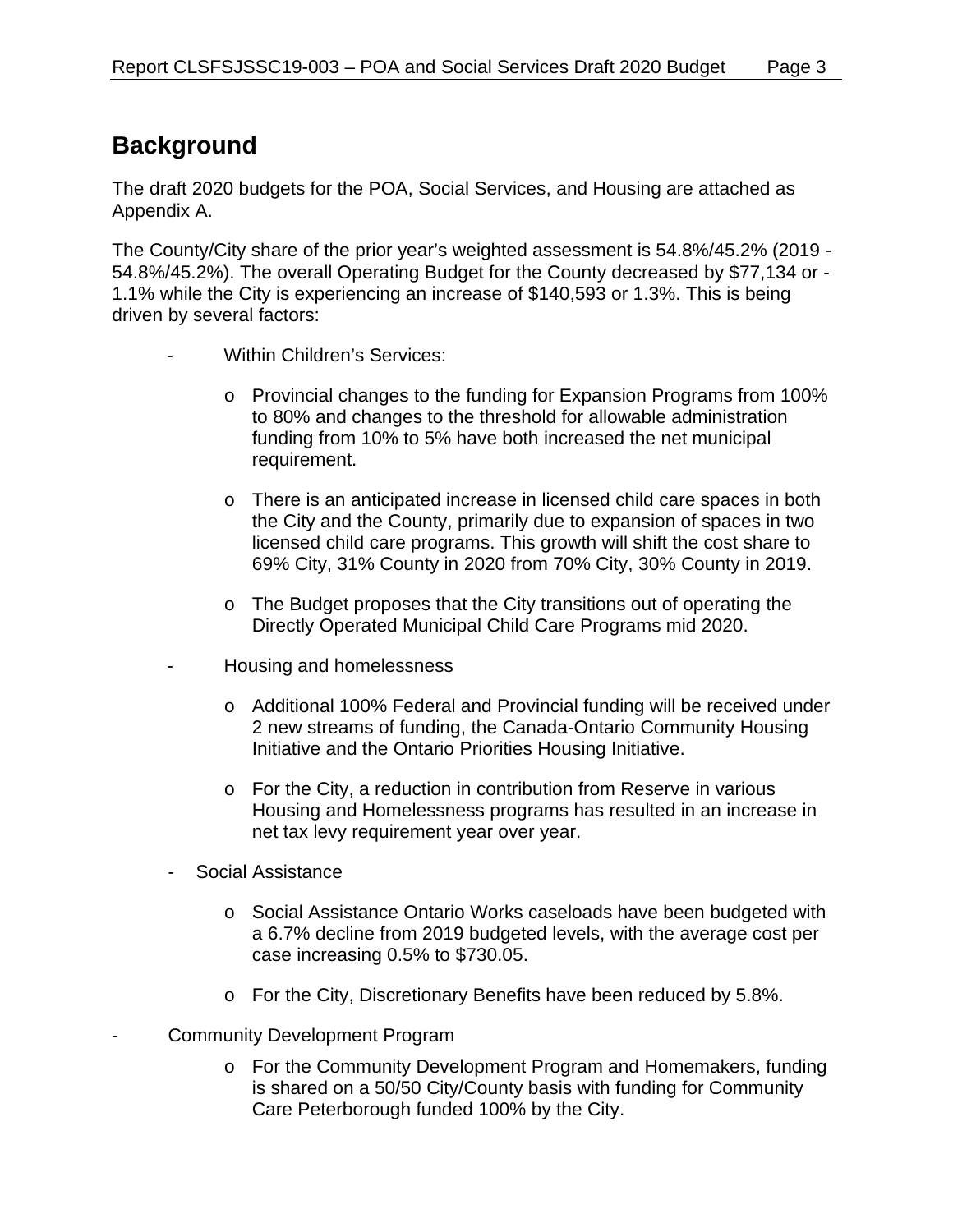Submitted by,

Richard Freymond Commissioner of Corporate and Legislative Services

Contact Name

Yvette Peplinskie Manager of Financial Services Phone: 705-742-7777, Ext. 1862 Toll Free: 1-855-738-3755, Ext. 1862 Fax: 705-876-4607 E-mail: ypeplinskie@peterborough.ca

Attachments: Appendix A Draft 2020 Budgets for: - POA

- 
- Social Services Capital
- Social Services
- Childrens Services
- Community Development
- Housing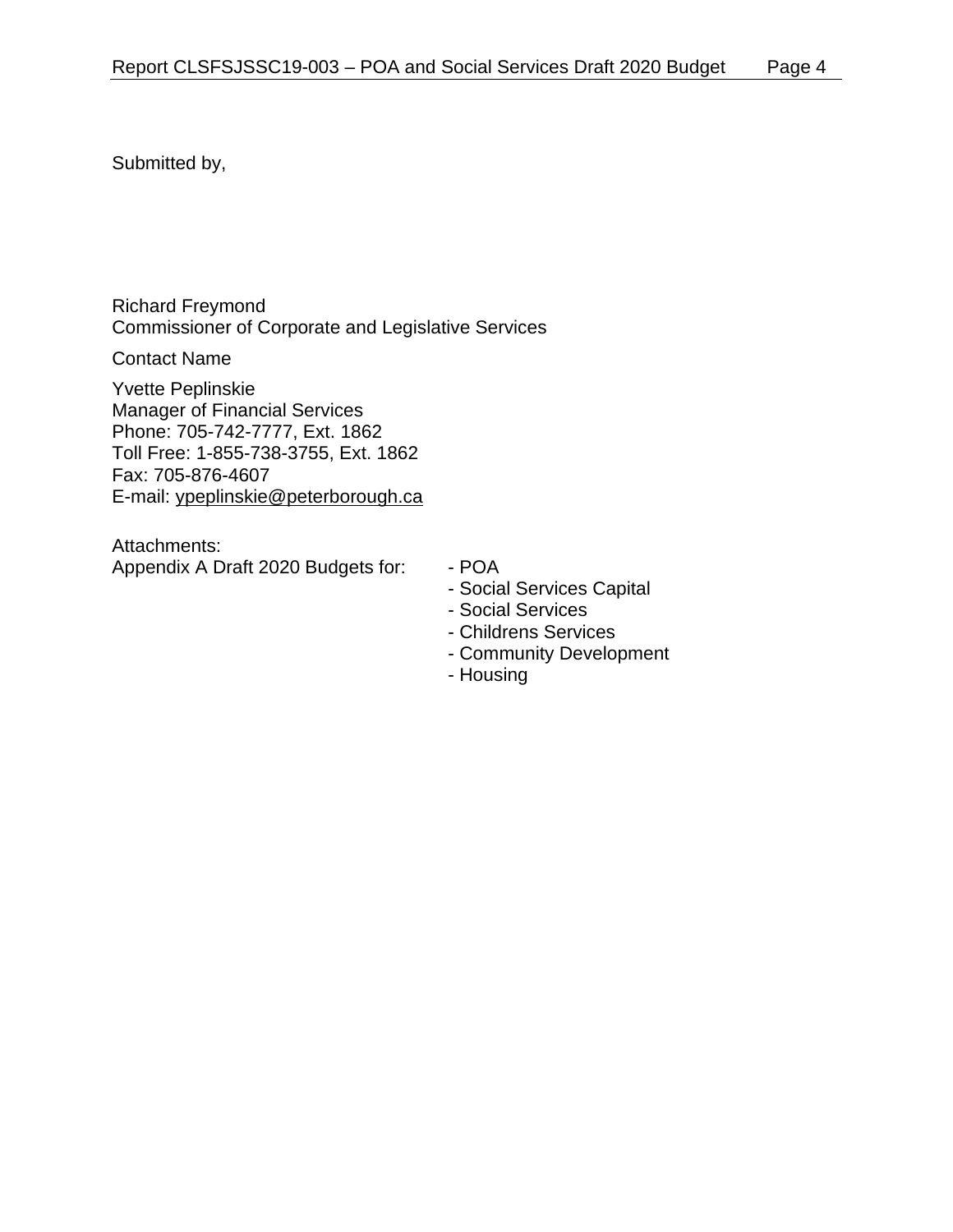# **CITY OF PETERBOROUGH**

| <b>2020 Operating Budget</b>          |               |               |                     |                              |                |  |  |
|---------------------------------------|---------------|---------------|---------------------|------------------------------|----------------|--|--|
|                                       |               | 2019          |                     | Variances 2019 - 2020 Budget |                |  |  |
| <b>Description</b>                    | 2019 Approved | Preliminary   | 2020<br>Recommended | Over (Under)                 | Over (Under)   |  |  |
|                                       |               | <b>Actual</b> |                     | 2019 Budget %                | 2019 Budget \$ |  |  |
| <b>POA Office</b>                     |               |               |                     |                              |                |  |  |
| <b>Expenditures</b>                   |               |               |                     |                              |                |  |  |
| <b>Provincial Offences Act Office</b> | 1,368,715     | 1,370,782     | 1,400,342           | 2.3%                         | 31,627         |  |  |
|                                       | 1,368,715     | 1,370,782     | 1,400,342           | 2.3%                         | 31,627         |  |  |
| <b>Revenues</b>                       |               |               |                     |                              |                |  |  |
| <b>Provincial Offences Act Office</b> | 1,812,256     | 1,781,749     | 1,829,587           | 1.0%                         | 17,331         |  |  |
|                                       | 1,812,256     | 1,781,749     | 1,829,587           | 1.0%                         | 17,331         |  |  |
| Net Requirements                      |               |               |                     |                              |                |  |  |
| <b>Provincial Offences Act Office</b> | $-443,541$    | $-410,967$    | -429,245            | 3.2%                         | 14,296         |  |  |
|                                       | $-443,541$    | -410,967      | $-429,245$          | $-3.2%$                      | 14,296         |  |  |
|                                       |               |               |                     |                              |                |  |  |

2020 - Note: The \$1,829,587 Budgeted Revenues for POA is comprised of Gross Budgeted POA Revenues (\$2,350,000) less the County's share of POA Net Revenues (520,413)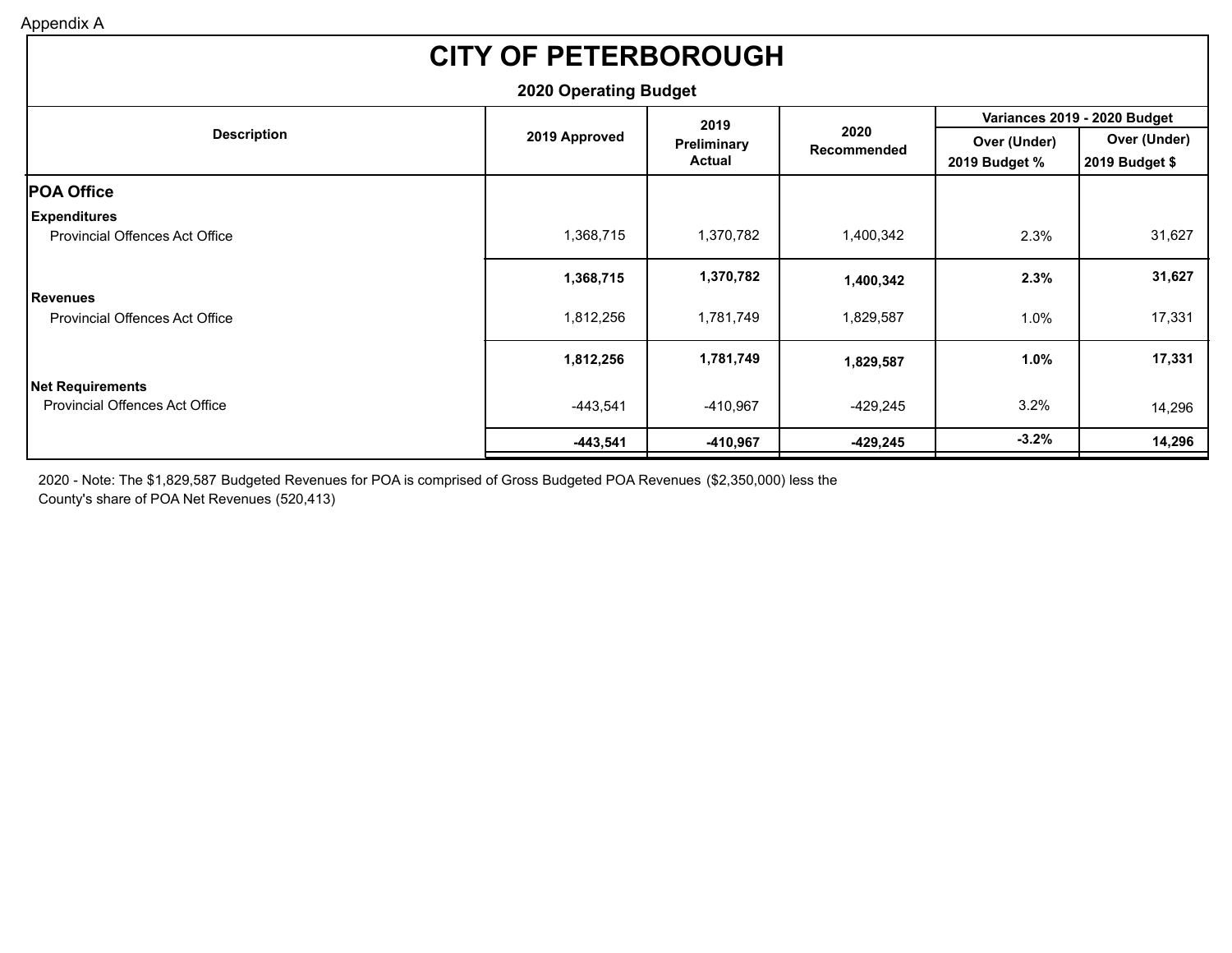Questica#: 13880 **2020 - 2020 - 2029 Capital Budget Justification** Printed on: 2019/11/12 8:55 am **Other Capital Assets Department: Division:** Community Services **Budget Reference #:** 6-9.03 CAP Form 1 (Other) Social Housing - Social Services **Project Detail, Justification & Reference Map** The \$150,000 per year is to be utilized to assist social housing providers with necessary capital repairs and upgrades that are considered a priority, and beyond the ability of the housing provider to fund by themselves. This funding, when expended, will be paired with available incentives, funding from federal and provincial levels of government, or as cost sharing opportunities whenever possible. These projects can be prioritized based on capital asset management data, updated through Building Condition Audits. This capital reserve will be funded from City and County contributions based on the weighted assessment sharing ratios and allowed to accumulate until **Project Name & Description** Housing - Capital Repairs **Commitments Made** None. **Effects on Future Operating Budgets** This investment in upgrading and maintaining the existing aging

levy.

portfolio will help provide safe reliable housing, reduce operating costs, reduce waiting lists, and enable the City to maintain the portfolio to meet the Province's required service level standard.

> social housing repair needs, including unexpected or emergency repairs, and available funding programs from higher levels of government. This capital project provides a funding stream for such circumstances. Under the National Housing Strategy, the federal government has allocated capital funds for social housing provider regeneration. The Housing Division assists providers to pursue

available funds to supplement/replace municipal investment.

Municipal investment is key where there is a disconnect between

required. In 2020, \$67,800 will be funded from the Social Housing Reserve and the remaining \$82,200 will be funded from the capital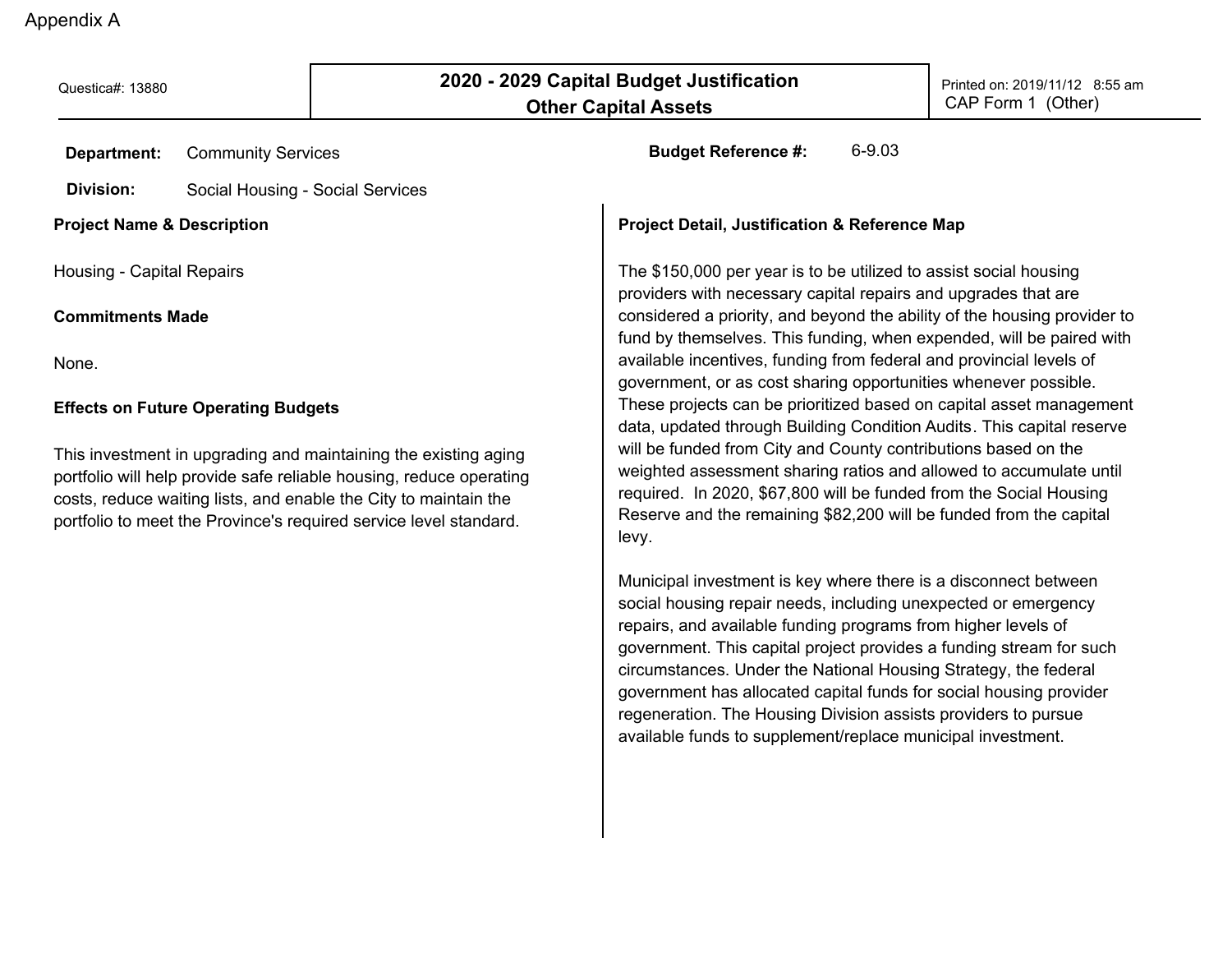#### **Other Capital Assets** Questica #: 13880 Printed on: 2019/11/12 8:55 am **Ten Year Capital Budget Estimates**

#### **2020-2029 & Subsequent Years**

**(\$000)**

|                                                    |                                  | Project | Approved                    |                     |                             | <b>REQUESTED</b>          |                                                                                                                                                                                                                                                                                                                                         |                           | 2025 to | 2030 to |
|----------------------------------------------------|----------------------------------|---------|-----------------------------|---------------------|-----------------------------|---------------------------|-----------------------------------------------------------------------------------------------------------------------------------------------------------------------------------------------------------------------------------------------------------------------------------------------------------------------------------------|---------------------------|---------|---------|
|                                                    |                                  | Total   | Pre-2020                    | 2020                | 2021                        | 2022                      | 2023                                                                                                                                                                                                                                                                                                                                    | 2024                      | 2029    | 2044    |
| <b>Department</b>                                  | <b>Community Services</b>        |         |                             |                     |                             |                           |                                                                                                                                                                                                                                                                                                                                         |                           |         |         |
| <b>Division</b>                                    | Social Housing - Social Services |         |                             |                     |                             |                           |                                                                                                                                                                                                                                                                                                                                         |                           |         |         |
| <b>Project Description</b>                         | Housing - Capital Repairs        |         |                             |                     |                             |                           |                                                                                                                                                                                                                                                                                                                                         |                           |         |         |
| Project #                                          | $6 - 9.03$                       |         |                             |                     |                             |                           |                                                                                                                                                                                                                                                                                                                                         |                           |         |         |
| <b>Expenditures</b><br><b>Contractual Services</b> |                                  | 5,675.0 | 825.0                       | 150.0               | 150.0                       | 150.0                     | 150.0                                                                                                                                                                                                                                                                                                                                   | 175.0                     | 900.0   | 3,175.0 |
| <b>Total Direct Revenue</b>                        |                                  |         |                             |                     |                             |                           |                                                                                                                                                                                                                                                                                                                                         |                           |         |         |
| Direct Revenue<br>Other Mun-grants & fees          |                                  | 3,113.1 | 445.9                       | 82.2                | 82.5                        | 82.5                      | 82.5                                                                                                                                                                                                                                                                                                                                    | 96.3                      | 495.0   | 1,746.3 |
| <b>Total Direct Revenue</b>                        |                                  | 3,113.1 | 445.9<br>___                | 82.2<br>==          | 82.5<br>$=$                 | $\frac{82.5}{ }$          | 82.5<br>$\equiv$                                                                                                                                                                                                                                                                                                                        | 96.3<br>$\hspace{0.05cm}$ | 495.0   | 1,746.3 |
| <b>Net Requirements</b>                            |                                  | 2,562.0 | 379.2<br>___                | $\underbrace{67.8}$ | $\underbrace{67.5}$         | $\underline{67.5}$        | $\underline{67.5}$                                                                                                                                                                                                                                                                                                                      | $\frac{78.8}{2}$          | 405.0   | 1,428.8 |
| To Be Financed From:<br><b>Reserves</b>            |                                  |         |                             |                     |                             |                           |                                                                                                                                                                                                                                                                                                                                         |                           |         |         |
| Social Housing Reserve                             |                                  | 114.1   | 46.3                        | 67.8                |                             |                           |                                                                                                                                                                                                                                                                                                                                         |                           |         |         |
| <b>Total Reserves</b>                              |                                  | 114.1   | 46.3<br>$=$                 | $\underbrace{67.8}$ |                             |                           |                                                                                                                                                                                                                                                                                                                                         |                           |         |         |
| <b>Capital Levy</b>                                |                                  | 2,447.9 | 332.9<br>$\hspace{1.5cm} =$ |                     | 67.5<br>$\hspace{0.05cm} =$ | 67.5<br>$\qquad \qquad =$ | 67.5<br>$\hspace{.1in}$ $\hspace{.1in}$ $\hspace{.1in}$ $\hspace{.1in}$ $\hspace{.1in}$ $\hspace{.1in}$ $\hspace{.1in}$ $\hspace{.1in}$ $\hspace{.1in}$ $\hspace{.1in}$ $\hspace{.1in}$ $\hspace{.1in}$ $\hspace{.1in}$ $\hspace{.1in}$ $\hspace{.1in}$ $\hspace{.1in}$ $\hspace{.1in}$ $\hspace{.1in}$ $\hspace{.1in}$ $\hspace{.1in}$ | 78.8                      | 405.0   | 1,428.8 |
| <b>ERROR BALANCE CHECK:</b>                        |                                  | 0.0     |                             |                     |                             |                           |                                                                                                                                                                                                                                                                                                                                         |                           |         |         |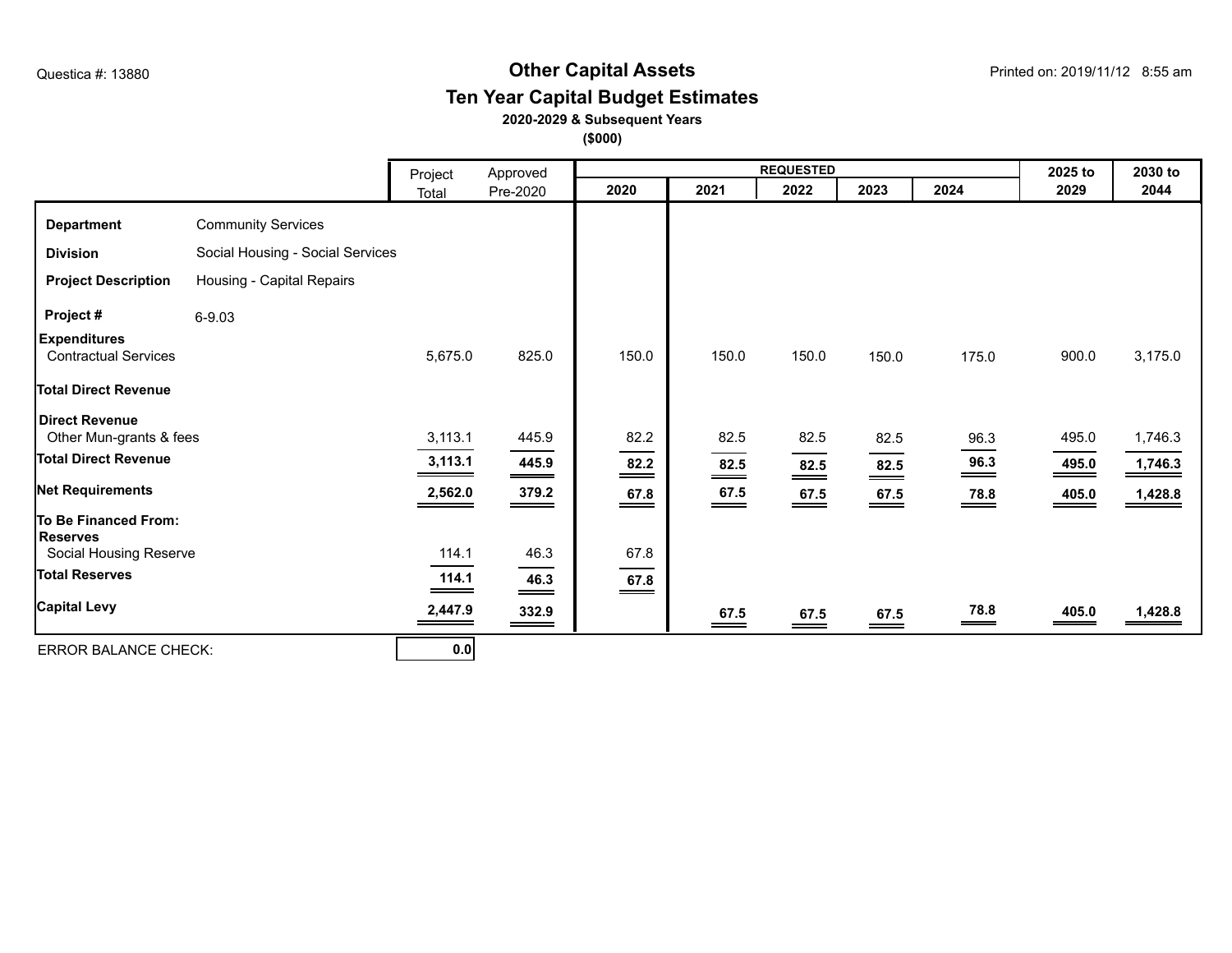| <b>CITY OF PETERBOROUGH</b><br><b>2020 Operating Budget</b> |               |                              |                            |                               |                                |  |  |
|-------------------------------------------------------------|---------------|------------------------------|----------------------------|-------------------------------|--------------------------------|--|--|
|                                                             |               | 2019                         |                            |                               | Variances 2019 - 2020 Budget   |  |  |
| <b>Description</b>                                          | 2019 Approved | Preliminary<br><b>Actual</b> | 2020<br><b>Recommended</b> | Over (Under)<br>2019 Budget % | Over (Under)<br>2019 Budget \$ |  |  |
| <b>Social Assistance</b>                                    |               |                              |                            |                               |                                |  |  |
| <b>Expenditures</b>                                         |               |                              |                            |                               |                                |  |  |
| Ontario Works Administration and Employment Services        | 12,056,184    | 11,944,340                   | 11,829,050                 | $-1.9%$                       | $-227,134$                     |  |  |
| <b>Ontario Works Mandatory Benefits</b>                     | 32,476,640    | 30,750,759                   | 30,751,218                 | $-5.3%$                       | $-1,725,422$                   |  |  |
| <b>Discretionary Benefits</b>                               | 1,953,438     | 1,953,438                    | 1,856,459                  | $-5.0%$                       | $-96,979$                      |  |  |
| <b>Addiction Services</b>                                   | 546,233       | 313,775                      | 0                          | $-100.0\%$                    | $-546,233$                     |  |  |
|                                                             | 47,032,496    | 44,962,312                   | 44,436,727                 | $-5.5%$                       | $-2,595,769$                   |  |  |
| <b>Revenues - County Contribution</b>                       |               |                              |                            |                               |                                |  |  |
| Ontario Works Administration and Employment Services        | 769,164       | 769,164                      | 772,762                    | 0.5%                          | 3,598                          |  |  |
| <b>Ontario Works Mandatory Benefits</b>                     | $\Omega$      | 0                            | 0                          | 0.0%                          | $\mathbf 0$                    |  |  |
| <b>Discretionary Benefits</b>                               | 49,666        | 49,666                       | 49,666                     | 0.0%                          | $\mathbf 0$                    |  |  |
| <b>Addiction Services</b>                                   | 1,417         |                              | 0                          | $-100.0\%$                    | $-1,417$                       |  |  |
|                                                             | 820,247       | 818,830                      | 822,428                    | 0.3%                          | 2,181                          |  |  |
| <b>Revenues - Provincial &amp; Other</b>                    |               |                              |                            |                               |                                |  |  |
| Ontario Works Administration and Employment Services        | 7,531,692     | 7,291,099                    | 7,291,099                  | $-3.2%$                       | $-240,593$                     |  |  |
| <b>Ontario Works Mandatory Benefits</b>                     | 32,476,640    | 30,750,759                   | 30,751,218                 | $-5.3%$                       | $-1,725,422$                   |  |  |
| <b>Discretionary Benefits</b>                               | 1,154,509     | 1,154,509                    | 1,157,530                  | 0.3%                          | 3,021                          |  |  |
| <b>Addiction Services</b>                                   | 537,900       | 313,775                      | 0                          | $-100.0\%$                    | $-537,900$                     |  |  |
|                                                             | 41,700,741    | 39,510,142                   | 39,199,847                 | $-6.0%$                       | $-2,500,894$                   |  |  |
| <b>Net Requirements</b>                                     |               |                              |                            |                               |                                |  |  |
| Ontario Works Administration and Employment Services        | 3,755,328     | 3,884,077                    | 3,765,189                  | 0.3%                          | 9,861                          |  |  |
| <b>Discretionary Benefits</b>                               | 749,263       | 749,263                      | 649,263                    | $-13.3%$                      | $-100,000$                     |  |  |
| <b>Addiction Services</b>                                   | 6,916         | 0                            | $\mathbf 0$                | $-100.0\%$                    | $-6,916$                       |  |  |
|                                                             | 4,511,508     | 4,633,340                    | 4,414,452                  | $-2.2%$                       | $-97,056$                      |  |  |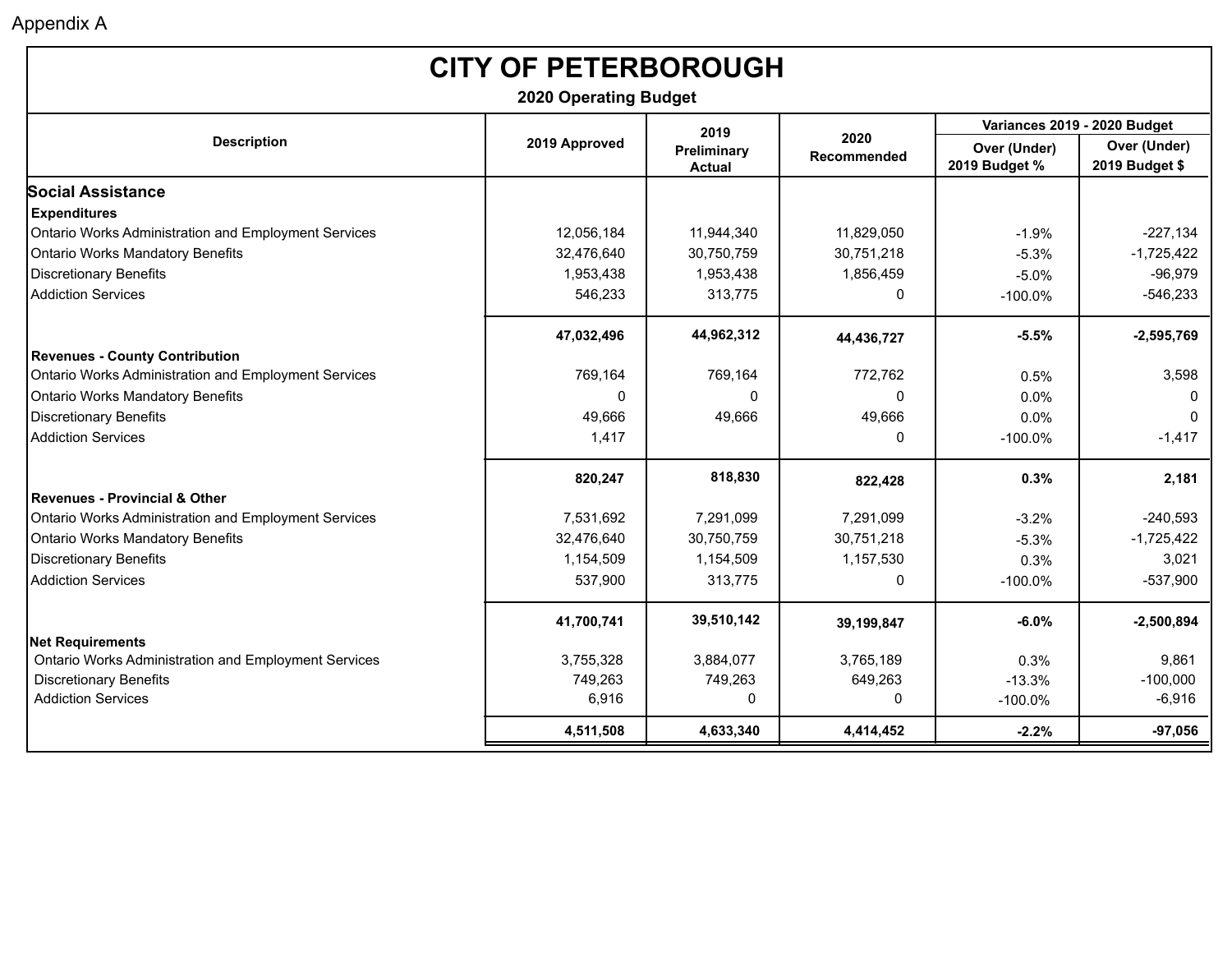| <b>CITY OF PETERBOROUGH</b><br><b>2020 Operating Budget</b> |               |                              |                     |                               |                                |  |  |
|-------------------------------------------------------------|---------------|------------------------------|---------------------|-------------------------------|--------------------------------|--|--|
|                                                             |               | 2019                         |                     |                               | Variances 2019 - 2020 Budget   |  |  |
| <b>Description</b>                                          | 2019 Approved | Preliminary<br><b>Actual</b> | 2020<br>Recommended | Over (Under)<br>2019 Budget % | Over (Under)<br>2019 Budget \$ |  |  |
| <b>Children's Services</b>                                  |               |                              |                     |                               |                                |  |  |
| <b>Expenditures</b>                                         |               |                              |                     |                               |                                |  |  |
| <b>Children's Services Administration</b>                   | 719,778       | 750,072                      | 706,062             | $-1.9%$                       | $-13,716$                      |  |  |
| Directly Operated Child Care                                | 2,151,253     | 2,151,253                    | 1,105,270           | $-48.6%$                      | $-1,045,983$                   |  |  |
| <b>Expansion Funding</b>                                    | 2,048,083     | 2,179,542                    | 2,179,543           | 6.4%                          | 131,460                        |  |  |
| CS - Core Funding                                           | 11,908,025    | 11,989,920                   | 11,989,670          | 0.7%                          | 81,645                         |  |  |
| <b>EarlyON Child and Family Centres</b>                     | 1,236,657     | 1,236,657                    | 1,236,657           | 0.0%                          | 0                              |  |  |
| <b>Early Learning Child Care</b>                            | 792,960       | 792,960                      | 792,960             | 0.0%                          | 0                              |  |  |
|                                                             | 18,856,756    | 19,100,404                   | 18,010,162          | -4.5%                         | $-846,594$                     |  |  |
| <b>Revenues - County Contribution</b>                       |               |                              |                     |                               |                                |  |  |
| <b>Children's Services Administration</b>                   | 58,230        | 58,230                       | 51,360              | $-11.8%$                      | $-6,870$                       |  |  |
| Directly Operated Child Care                                | 153,495       | 153,495                      | 82,396              | $-46.3%$                      | $-71,099$                      |  |  |
| <b>Expansion Funding</b>                                    | 0             | 0                            | 135,132             | 0.0%                          | 135,132                        |  |  |
| CS - Core Funding                                           | 327,170       | 327,170                      | 338,075             | 3.3%                          | 10,905                         |  |  |
| <b>Early Learning Child Care</b>                            | 0             | 0                            | 0                   | 0.0%                          | 0                              |  |  |
|                                                             | 538,895       | 538,895                      | 606,963             | 12.6%                         | 68,068                         |  |  |
| <b>Revenues - Provincial &amp; Other</b>                    |               |                              |                     |                               |                                |  |  |
| <b>Children's Services Administration</b>                   | 525,680       | 556,603                      | 501,554             | $-4.6%$                       | $-24,126$                      |  |  |
| Directly Operated Child Care                                | 1,639,600     | 1,639,600                    | 834,601             | $-49.1%$                      | $-804,999$                     |  |  |
| <b>Expansion Funding</b>                                    | 2,048,083     | 2,179,542                    | 1,743,634           | $-14.9%$                      | $-304,449$                     |  |  |
| CS - Core Funding                                           | 10,817,459    | 10,899,354                   | 10,899,104          | 0.8%                          | 81,645                         |  |  |
| <b>EarlyON Child and Family Centres</b>                     | 1,236,657     | 1,236,657                    | 1,236,657           | 0.0%                          | 0                              |  |  |
| <b>Early Learning Child Care</b>                            | 792,960       | 792,960                      | 792,960             | 0.0%                          | 0                              |  |  |
|                                                             | 17,060,439    | 17,304,716                   | 16,008,510          | $-6.2%$                       | $-1,051,929$                   |  |  |
| Net Requirements                                            |               |                              |                     |                               |                                |  |  |
| <b>Children's Services Administration</b>                   | 135,868       | 135,239                      | 153,148             | 12.7%                         | 17,280                         |  |  |
| Directly Operated Child Care                                | 358,158       | 358,158                      | 188,273             | $-47.4%$                      | $-169,884$                     |  |  |
| <b>Expansion Funding</b>                                    | $\mathbf{0}$  | 0                            | 300,777             | 0.0%                          | 300,777                        |  |  |
| CS - Core Funding                                           | 763,396       | 763,396                      | 752,491             | $-1.4%$                       | $-10,905$                      |  |  |
|                                                             | 1,257,422     | 1,256,793                    | 1,394,689           | 10.9%                         | 137,267                        |  |  |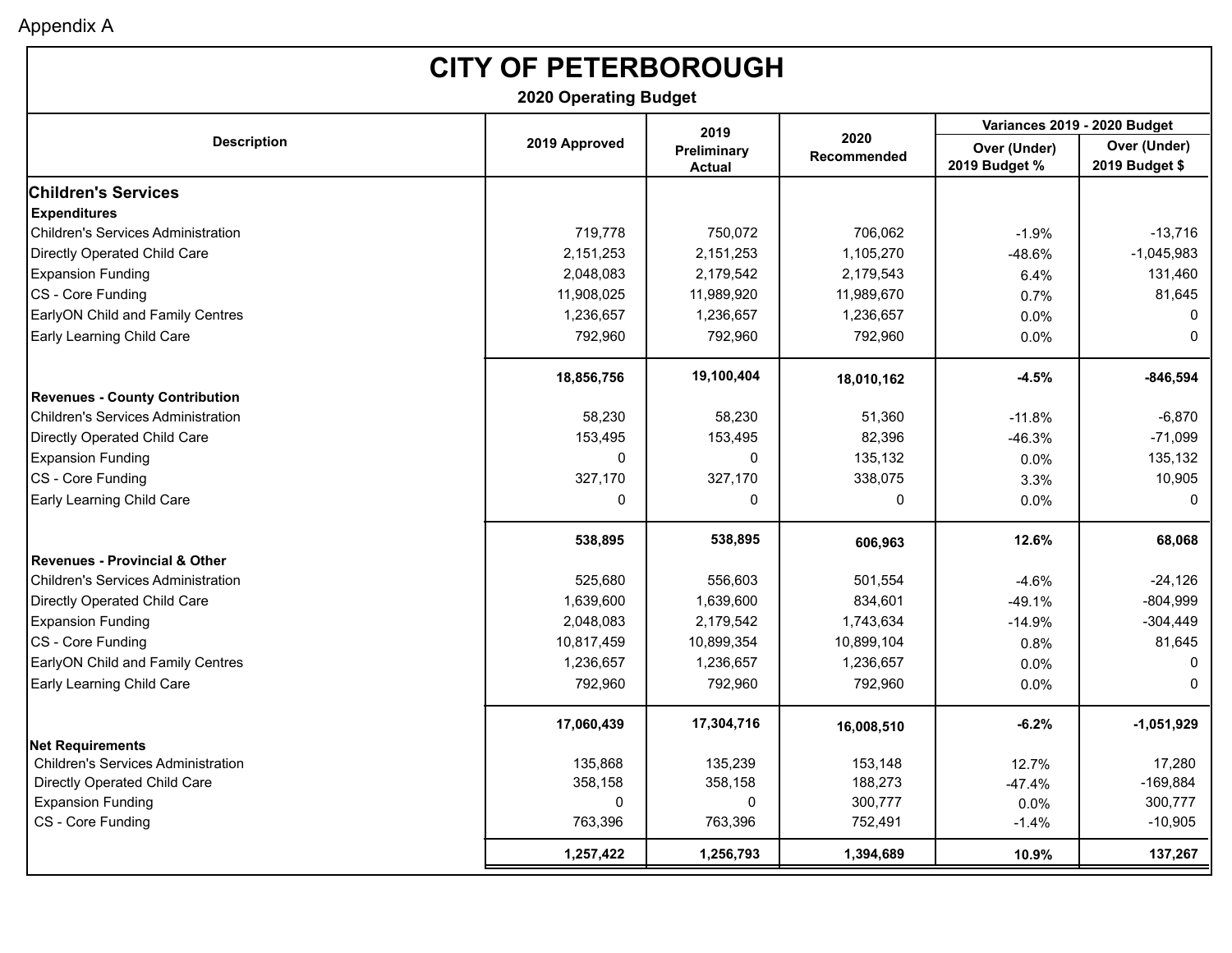| <b>CITY OF PETERBOROUGH</b>              |                              |                              |                            |                               |                                |  |
|------------------------------------------|------------------------------|------------------------------|----------------------------|-------------------------------|--------------------------------|--|
|                                          | <b>2020 Operating Budget</b> |                              |                            |                               |                                |  |
|                                          |                              | 2019                         |                            | Variances 2019 - 2020 Budget  |                                |  |
| <b>Description</b>                       | 2019 Approved                | Preliminary<br><b>Actual</b> | 2020<br><b>Recommended</b> | Over (Under)<br>2019 Budget % | Over (Under)<br>2019 Budget \$ |  |
| <b>Community Development Program</b>     |                              |                              |                            |                               |                                |  |
| <b>Expenditures</b>                      |                              |                              |                            |                               |                                |  |
| <b>Community Development Program</b>     | 394,059                      | 394,059                      | 404,685                    | 2.7%                          | 10,627                         |  |
| Homemakers                               | 150,000                      | 150,000                      | 140,000                    | $-6.7%$                       | $-10,000$                      |  |
| Social Assistance Restructuring          | 141,686                      | 141,686                      | 141,686                    | $0.0\%$                       | 0                              |  |
|                                          | 685,745                      | 685,745                      | 686,371                    | 0.1%                          | 627                            |  |
| <b>Revenues - County Contribution</b>    |                              |                              |                            |                               |                                |  |
| <b>Community Development Program</b>     | 186,417                      | 186,417                      | 186,666                    | 0.1%                          | 249                            |  |
| <b>Homemakers</b>                        | 6,000                        | 6,000                        | 5,000                      | $-16.7%$                      | $-1,000$                       |  |
| Social Assistance Restructuring          | 24,087                       | 24,087                       | 24,087                     | 0.0%                          | 0                              |  |
|                                          | 216,504                      | 216,504                      | 215,753                    | $-0.3%$                       | $-751$                         |  |
| <b>Revenues - Provincial &amp; Other</b> |                              |                              |                            |                               |                                |  |
| <b>Community Development Program</b>     | $\Omega$                     |                              | 10,000                     | $0.0\%$                       | 10,000                         |  |
| Homemakers                               | 120,000                      | 120,000                      | 112,000                    | $-6.7%$                       | $-8,000$                       |  |
|                                          | 120,000                      | 120,000                      | 122,000                    | 1.7%                          | 2,000                          |  |
| <b>Net Requirements</b>                  |                              |                              |                            |                               |                                |  |
| <b>Community Development Program</b>     | 207,642                      | 207,642                      | 208,019                    | 0.2%                          | 378                            |  |
| Homemakers                               | 24,000                       | 24,000                       | 23.000                     | $-4.2%$                       | $-1,000$                       |  |
| Social Assistance Restructuring          | 117,599                      | 117,599                      | 117,599                    | 0.0%                          | $\mathbf{0}$                   |  |
|                                          | 349,241                      | 349,241                      | 348,618                    | $-0.2%$                       | $-622$                         |  |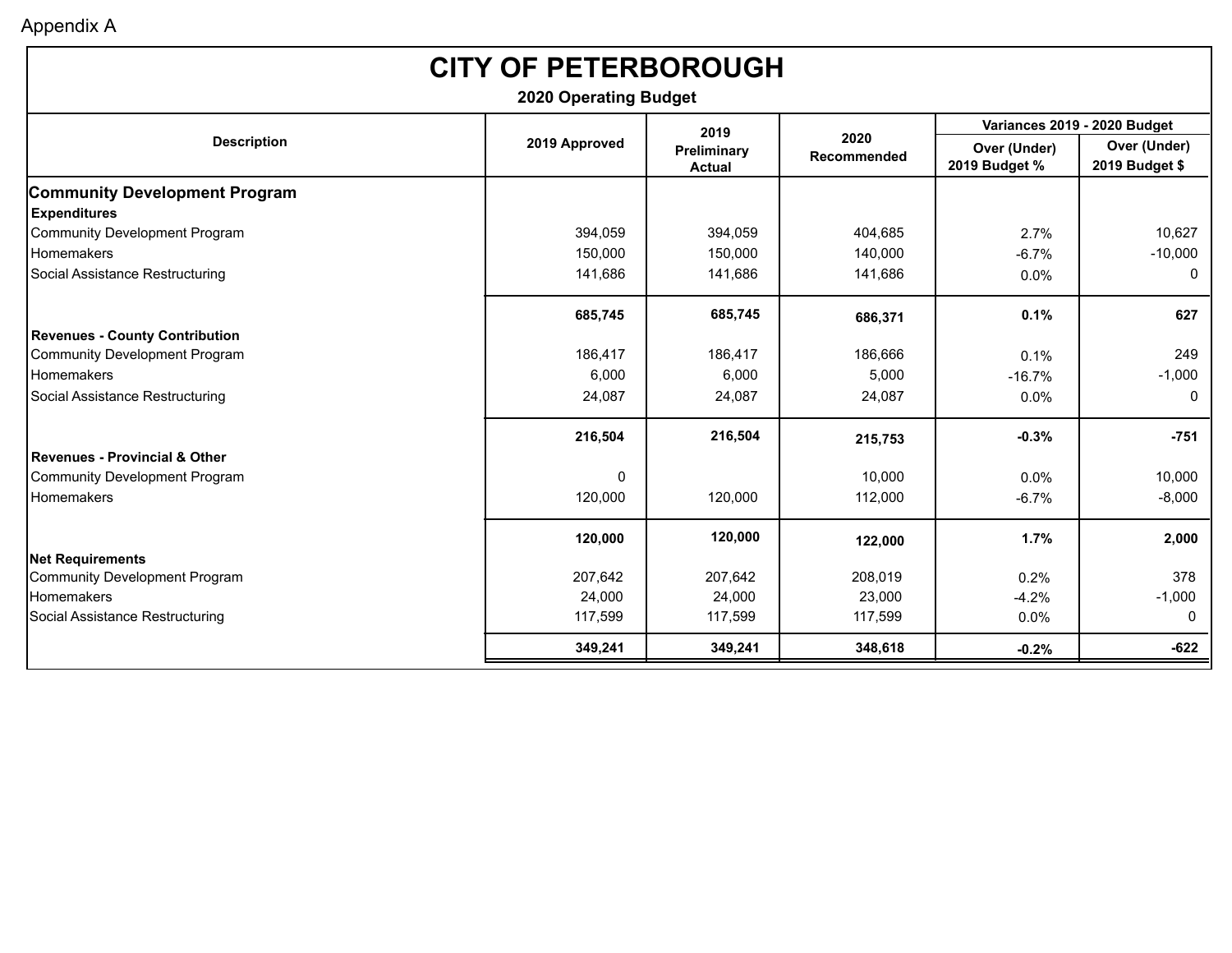# **CITY OF PETERBOROUGH**

**2020 Operating Budget**

|                                          |               | 2019                         |                     | Variances 2019 - 2020 Budget  |                                |  |
|------------------------------------------|---------------|------------------------------|---------------------|-------------------------------|--------------------------------|--|
| <b>Description</b>                       | 2019 Approved | Preliminary<br><b>Actual</b> | 2020<br>Recommended | Over (Under)<br>2019 Budget % | Over (Under)<br>2019 Budget \$ |  |
| <b>Housing &amp; Homelessness</b>        |               |                              |                     |                               |                                |  |
| <b>Expenditures</b>                      |               |                              |                     |                               |                                |  |
| <b>Housing Administration</b>            | 945,370       | 922,439                      | 893,508             | $-5.5%$                       | $-51,862$                      |  |
| Peterborough Housing Corporation         | 3,750,000     | 3,750,000                    | 3,804,000           | 1.4%                          | 54,000                         |  |
| Rent Supplement Programs                 | 2,178,250     | 2,178,250                    | 2,153,250           | $-1.1%$                       | $-25,000$                      |  |
| Non Profit and Native Housing Providers  | 7,140,000     | 7,140,000                    | 7,165,000           | 0.4%                          | 25,000                         |  |
| <b>Housing Resource Centre</b>           | 308,000       | 308,000                      | 314,000             | 1.9%                          | 6,000                          |  |
| Homelessness                             | 4,554,844     | 4,529,985                    | 4,433,344           | $-2.7%$                       | $-121,499$                     |  |
| Home for Good                            | 983,236       | 983,236                      | 983,236             | 0.0%                          | $\mathbf{0}$                   |  |
| Housing Access Peterborough              | 145,500       | 145,500                      | 148,363             | 2.0%                          | 2,863                          |  |
| Special Program Funding - DOOR           | 125,000       | 125,000                      | 250,000             | 100.0%                        | 125,000                        |  |
| Special Program Funding - IAH            | 1,547,000     | 1,547,000                    | 1,869,365           | 20.8%                         | 322,365                        |  |
|                                          | 21,677,200    | 21,629,410                   | 22,014,066          | 1.6%                          | 336,866                        |  |
| <b>Revenues - County Contribution</b>    |               |                              |                     |                               |                                |  |
| <b>Housing Administration</b>            | 508,473       | 508,473                      | 480,052             | $-5.6%$                       | $-28,421$                      |  |
| Peterborough Housing Corporation         | 1,750,312     | 1,750,312                    | 1,635,742           | $-6.5%$                       | $-114,570$                     |  |
| Rent Supplement Programs                 | 893,240       | 893,240                      | 870,126             | $-2.6%$                       | $-23,114$                      |  |
| Non Profit and Native Housing Providers  | 2,646,815     | 2,646,815                    | 2,644,100           | $-0.1%$                       | $-2,715$                       |  |
| <b>Housing Resource Centre</b>           | 168,784       | 168,784                      | 172,072             | 1.9%                          | 3,288                          |  |
| Homelessness                             | 208,250       | 208,250                      | 208,250             | 0.0%                          | $\Omega$                       |  |
| Housing Access Peterborough              | 79,734        | 79,734                       | 81,303              | 2.0%                          | 1,569                          |  |
|                                          | 6,255,608     | 6,255,608                    | 6,091,645           | $-2.6%$                       | $-163,963$                     |  |
| <b>Revenues - Provincial &amp; Other</b> |               |                              |                     |                               |                                |  |
| <b>Housing Administration</b>            | 17,500        | 21,500                       | 17,500              | 0.0%                          | $\mathbf{0}$                   |  |
| Peterborough Housing Corporation         | 665,719       | 665,719                      | 819,070             | 23.0%                         | 153,351                        |  |
| Rent Supplement Programs                 | 610,480       | 610,480                      | 565,428             | $-7.4%$                       | $-45,052$                      |  |
| Non Profit and Native Housing Providers  | 2,310,045     | 2,310,045                    | 2,340,000           | 1.3%                          | 29,955                         |  |
| Homelessness                             | 3,680,649     | 3,655,790                    | 3,509,149           | $-4.7%$                       | $-171,500$                     |  |
| Home for Good                            | 983,236       | 983,236                      | 983,236             | 0.0%                          | $\mathbf{0}$                   |  |
| Special Program Funding - DOOR           | 125,000       | 125,000                      | 250,000             | 100.0%                        | 125,000                        |  |
| Special Program Funding - IAH            | 1,547,000     | 1,547,000                    | 1,869,365           | 20.8%                         | 322,365                        |  |
|                                          | 9,939,629     | 9,918,770                    | 10,353,748          | 4.2%                          | 414,119                        |  |